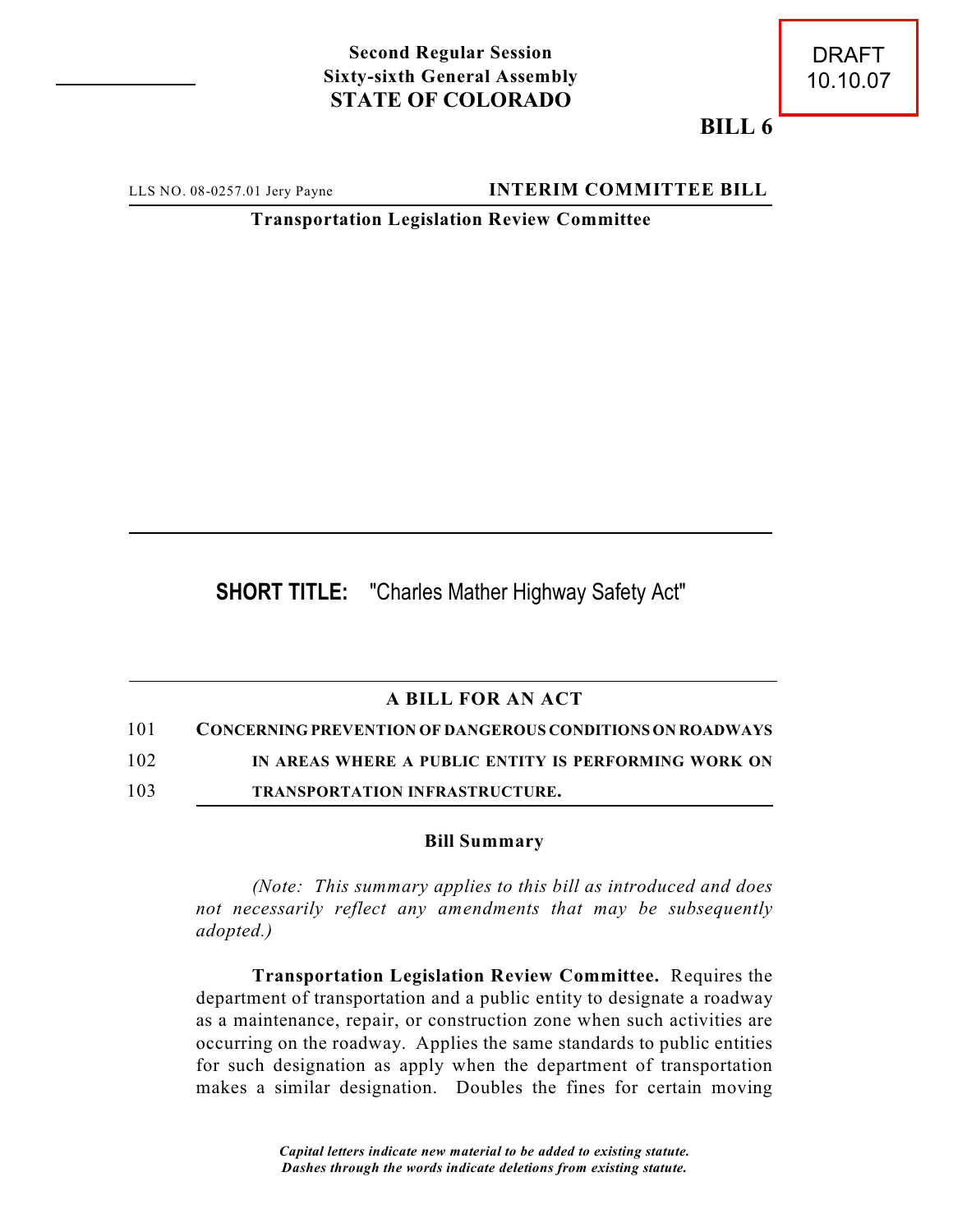violations within such zones.

Requires the department of public safety to use an automatic vehicle identification system upon the request of the department of transportation. Requires the department of transportation to reimburse the department of public safety for complying with the request.

Requires a driver approaching a stationary or slow-moving maintenance, repair, or construction vehicle to yield the right-of-way and exercise due care.

1 *Be it enacted by the General Assembly of the State of Colorado:*

2 **SECTION 1. Short title.** This act shall be known and may be 3 cited as the "Charles Mather Safety Act".

4 **SECTION 2.** 42-4-614, Colorado Revised Statutes, is amended 5 to read:

 **42-4-614. Designation of highway maintenance, repair, or construction zones - signs - increase in penalties for speeding violations.** (1) (a) If maintenance, repair, or construction activities are 9 occurring or will be occurring OCCUR within four hours on a portion of a 10 state highway, the department of transportation may SHALL designate such portion of the highway as a highway maintenance, repair, or construction zone. Any person who commits certain violations listed in section 42-4-1701 (4) in a maintenance, repair, or construction zone that is designated pursuant to this section is subject to the increased penalties and surcharges imposed by section 42-4-1701 (4) (c).

 (b) IF MAINTENANCE, REPAIR, OR CONSTRUCTION ACTIVITIES ARE OCCURRING OR WILL OCCUR WITHIN FOUR HOURS ON A PORTION OF A ROADWAY THAT IS NOT A STATE HIGHWAY, THE PUBLIC ENTITY CONDUCTING THE ACTIVITIES SHALL DESIGNATE SUCH PORTION OF THE ROADWAY AS A MAINTENANCE, REPAIR, OR CONSTRUCTION ZONE. A PERSON WHO COMMITS CERTAIN VIOLATIONS LISTED IN SECTION 42-4-1701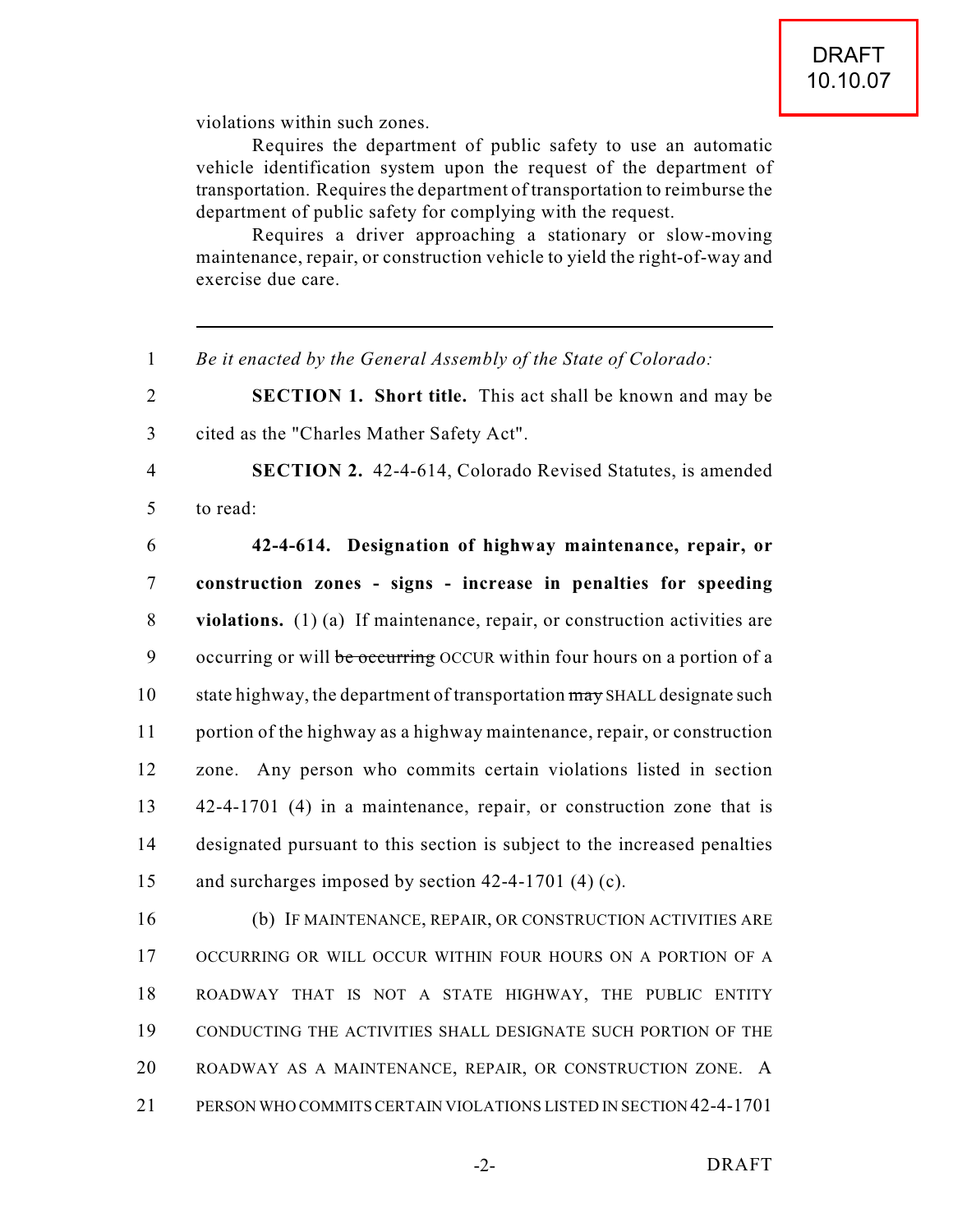(4) IN A MAINTENANCE, REPAIR, OR CONSTRUCTION ZONE THAT IS DESIGNATED PURSUANT TO THIS SECTION IS SUBJECT TO THE INCREASED PENALTIES AND SURCHARGES IMPOSED BY SECTION 42-4-1701 (4) (c).

 (2) The department of transportation OR OTHER PUBLIC ENTITY shall designate a maintenance, repair, or construction zone by erecting or placing an appropriate sign in a conspicuous place before the area where the maintenance, repair, or construction activity is taking place or will be taking place within four hours. Such sign shall notify the public that increased penalties for certain traffic violations are in effect in such zone. The department of transportation OR OTHER PUBLIC ENTITY shall erect or place a second sign after such zone indicating that the increased penalties for certain traffic violations are no longer in effect. A maintenance, repair, or construction zone begins at the location of the sign indicating that increased penalties are in effect and ends at the location of the sign indicating that the increased penalties are no longer in effect.

 (3) Signs used for designating the beginning and end of a maintenance, construction, or repair zone shall conform to department of transportation requirements. The department of transportation OR OTHER PUBLIC ENTITY may display such signs on any fixed, variable, or movable 20 stand. The department of transportation OR OTHER PUBLIC ENTITY may 21 place such a sign on a moving vehicle if required for certain department activities, including, but not limited to, highway painting work.

 **SECTION 3.** 42-4-1701 (4) (c), Colorado Revised Statutes, is amended to read:

 **42-4-1701. Traffic offenses and infractions classified - penalties - penalty and surcharge schedule.** (4) (c) (I) The penalties and surcharges imposed for speeding violations under subsection (4) (a)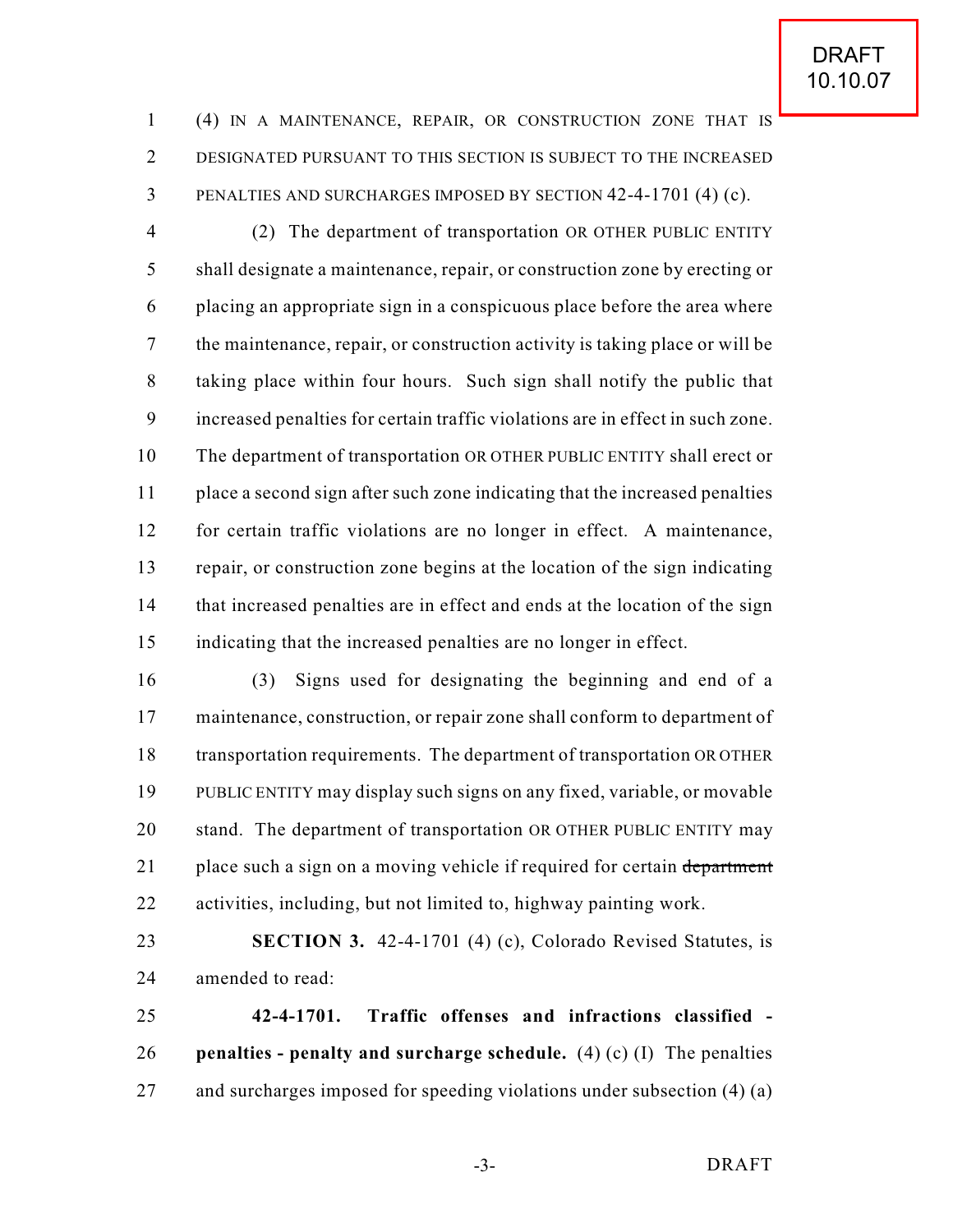(I) (L) of this section shall be doubled if a speeding violation occurs within a maintenance, repair, or construction zone that is designated by 3 the department of transportation pursuant to section  $42-4-614$  42-4-614 4  $(1)$  (a).

 (II) (A) The penalties and surcharges imposed for violations under 6 subsections (4) (a) (I) (C), (4) (a) (I) (G), (4) (a) (I) (H), (4) (a) (I) (I), (4) 7 (a) (I) (J), (4) (a) (I) (K), (4) (a) (I) (N), and (4) (a) (I) (O) SUB-SUBPARAGRAPHS (C), (G), (H), (I), (J), (K), (N), AND (O) OF SUBPARAGRAPH (I) OF PARAGRAPH (a) OF SUBSECTION (4) of this section shall be doubled if a violation occurs within a maintenance, repair, or construction zone that is designated by the department of transportation 12 pursuant to section  $42-4-614$  42-4-614 (1) (a); except that the fines for violating sections 42-4-314, 42-4-610, 42-4-613, 42-4-706, 42-4-707, 42-4-708, 42-4-709, 42-4-710, 42-4-1011, 42-4-1012, 42-4-1404, 42-4-1408, and 42-4-1414 shall not be doubled under this subparagraph (II).

 (B) There is hereby created, within the highway users tax fund, 18 the highway construction workers' safety account.

 (C) If a fine is doubled under SUBPARAGRAPHS (I) OR (II) OF this paragraph (c), one-half of the fine allocated to the state by sections 21 42-1-217 and 43-4-205, C.R.S., shall be transferred to the state treasurer, who shall deposit it in the highway construction workers' safety account within the highway users tax fund to be continuously appropriated to the department of transportation for work zone safety equipment, signs, and law enforcement.

(D) This subparagraph (II) is effective July 1, 2006.

(III) THE PENALTIES AND SURCHARGES IMPOSED FOR SPEEDING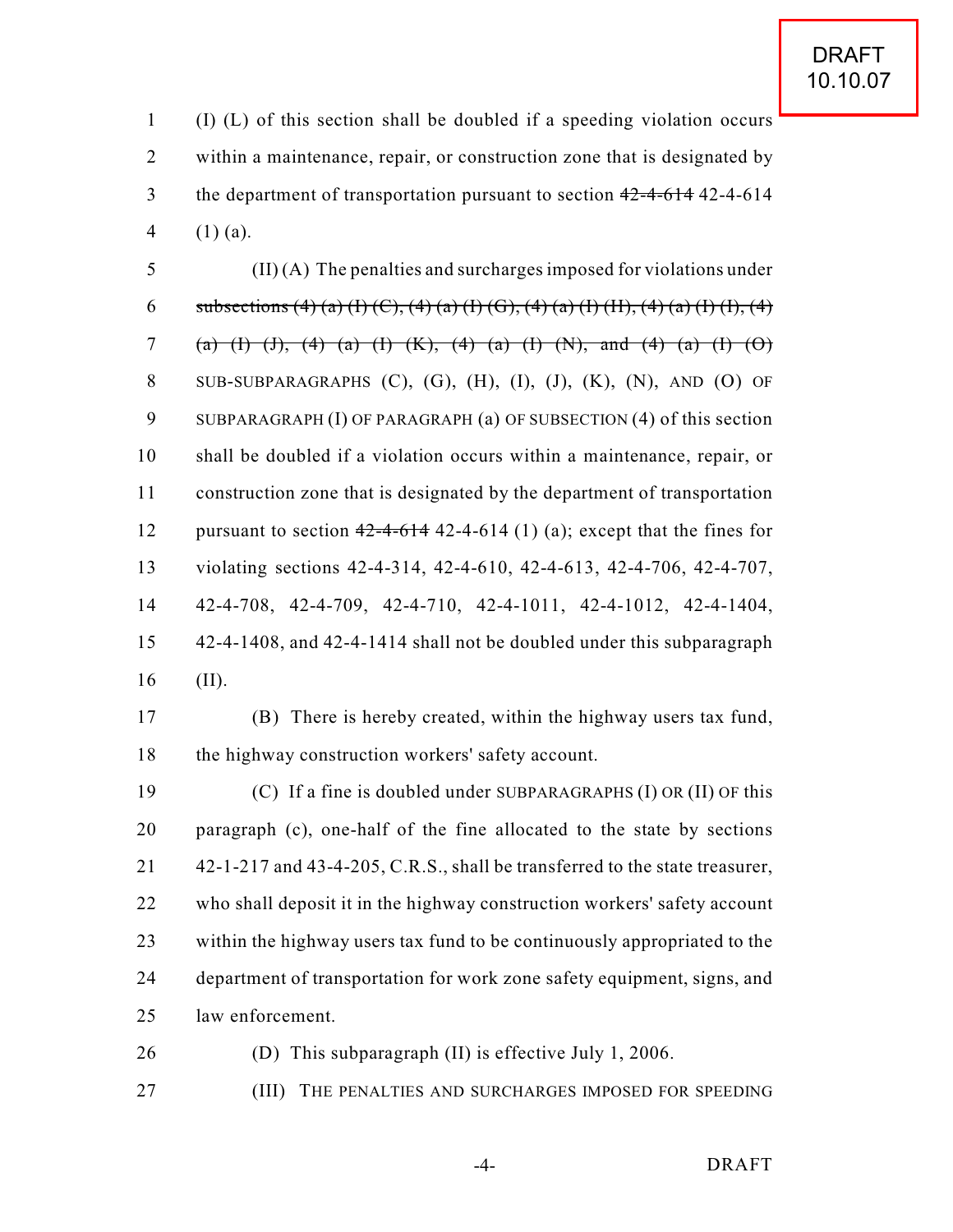VIOLATIONS UNDER SUBSECTION (4) (a) (I) (L) OF THIS SECTION SHALL BE DOUBLED IF A SPEEDING VIOLATION OCCURS WITHIN A MAINTENANCE, REPAIR, OR CONSTRUCTION ZONE THAT IS DESIGNATED BY A PUBLIC ENTITY PURSUANT TO SECTION 42-4-614 (1) (b).

 (IV) THE PENALTIES AND SURCHARGES IMPOSED FOR VIOLATIONS 6 UNDER SUB-SUBPARAGRAPHS  $(C)$ ,  $(G)$ ,  $(H)$ ,  $(I)$ ,  $(I)$ ,  $(K)$ ,  $(N)$ ,  $AND$   $(O)$  of SUBPARAGRAPH (I) OF PARAGRAPH (a) OF SUBSECTION (4) OF THIS SECTION SHALL BE DOUBLED IF A VIOLATION OCCURS WITHIN A MAINTENANCE, REPAIR, OR CONSTRUCTION ZONE THAT IS DESIGNATED BY A PUBLIC ENTITY PURSUANT TO SECTION 42-4-614 (1) (b); EXCEPT THAT THE FINES FOR VIOLATING SECTIONS 42-4-314, 42-4-610, 42-4-613, 42-4-706, 42-4-707, 42-4-708, 42-4-709, 42-4-710, 42-4-1011, 42-4-1012, 42-4-1404, 42-4-1408, AND 42-4-1414 SHALL NOT BE DOUBLED UNDER THIS SUBPARAGRAPH (IV).

 **SECTION 4.** 42-4-110.5 (1.5), Colorado Revised Statutes, is amended, and the said 42-4-110.5 is further amended BY THE 17 ADDITION OF A NEW SUBSECTION, to read:

 **42-4-110.5. Automated vehicle identification systems.** (1.5) Except for the provisions concerning service of process 20 AUTHORIZATION contained in subparagraph (I) of paragraph (a) of 21 subsection  $(2)$  SUBSECTION  $(1.7)$  of this section, nothing in this section shall apply to a violation detected by an automated vehicle identification device for driving twenty-five miles per hour or more in excess of the reasonable and prudent speed or twenty-five miles per hour or more in excess of the maximum speed limit of seventy-five miles per hour detected by the use of an automated vehicle identification device.

(1.7) (a) UPON REQUEST FROM THE DEPARTMENT OF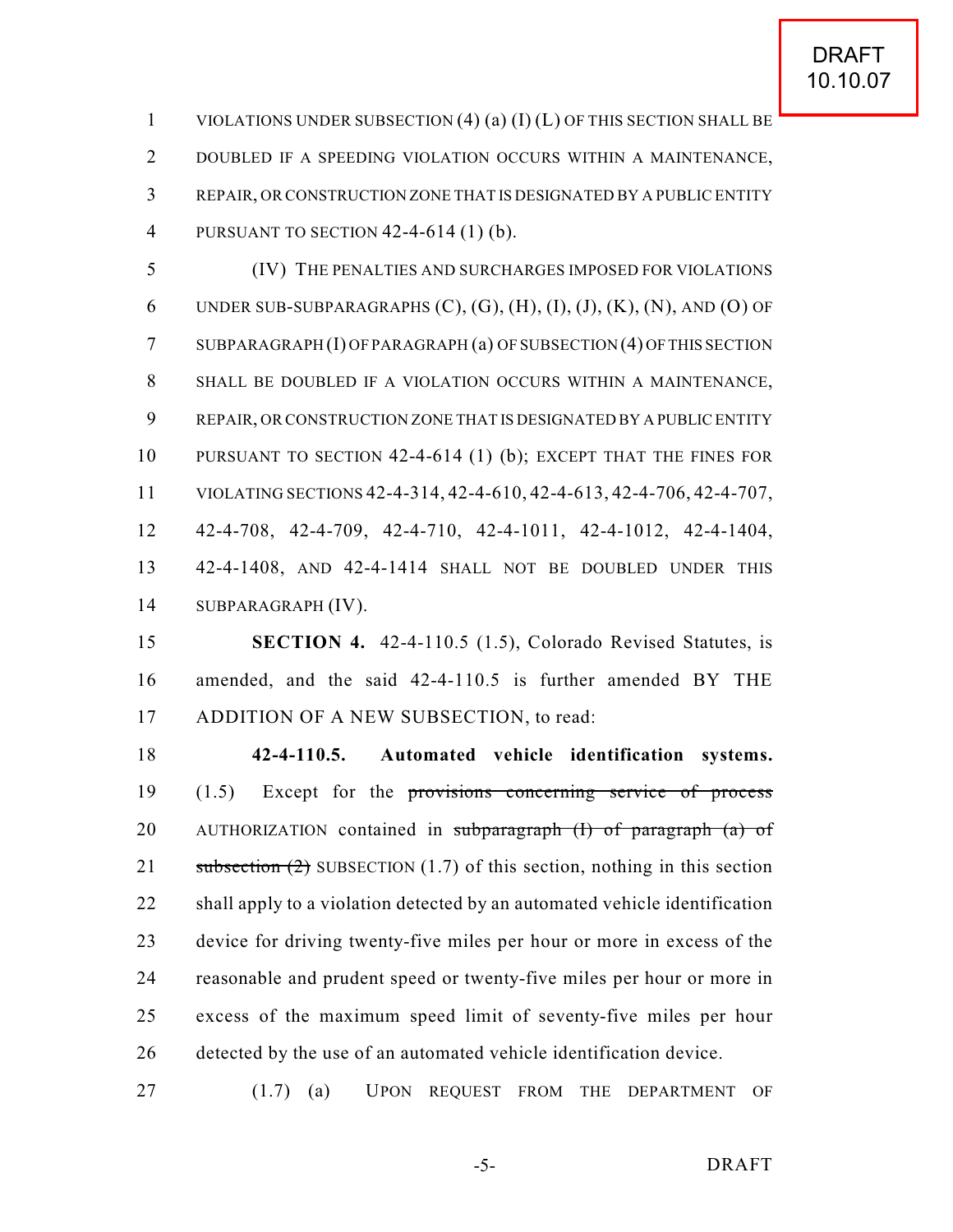TRANSPORTATION, THE DEPARTMENT OF PUBLIC SAFETY SHALL UTILIZE AN AUTOMATED VEHICLE IDENTIFICATION SYSTEM TO DETECT SPEEDING VIOLATIONS UNDER PART 11 OF THIS ARTICLE WITHIN A HIGHWAY MAINTENANCE, REPAIR, OR CONSTRUCTION ZONE DESIGNATED PURSUANT TO SECTION 42-4-614 (1) (a), IF THE DEPARTMENT OF PUBLIC SAFETY COMPLIES WITH SUBSECTIONS (2) TO (6) OF THIS SECTION. AN AUTOMATIC VEHICLE IDENTIFICATION SYSTEM SHALL NOT BE USED UNDER THIS SUBSECTION (1.7) UNLESS MAINTENANCE, REPAIR, OR CONSTRUCTION IS OCCURRING AT THE TIME THE SYSTEM IS BEING USED.

 (b) THE DEPARTMENT OF TRANSPORTATION SHALL REIMBURSE THE DEPARTMENT OF PUBLIC SAFETY FOR THE DIRECT AND INDIRECT COSTS OF 12 COMPLYING WITH THIS SUBSECTION (1.7).

 **SECTION 5.** 42-4-705 (3) (b), Colorado Revised Statutes, is 14 amended, and the said 42-4-705 is further amended BY THE ADDITION OF A NEW SUBSECTION, to read:

 **42-4-705. Operation of vehicle approached by emergency vehicle - operation of vehicle approaching stationary emergency vehicle.** (2.5) (a) A DRIVER IN A VEHICLE THAT IS APPROACHING OR PASSING A MAINTENANCE, REPAIR, OR CONSTRUCTION VEHICLE THAT IS MOVING AT LESS THAN TWENTY MILES PER HOUR SHALL EXHIBIT DUE CARE AND CAUTION AND PROCEED AS DESCRIBED IN PARAGRAPHS (b) AND (c) OF 22 THIS SUBSECTION (2.5).

 (b) ON A HIGHWAY WITH AT LEAST TWO ADJACENT LANES PROCEEDING IN THE SAME DIRECTION ON THE SAME SIDE OF THE HIGHWAY WHERE A STATIONARY OR SLOW-MOVING MAINTENANCE, REPAIR, OR CONSTRUCTION VEHICLE IS LOCATED, THE DRIVER OF AN APPROACHING OR PASSING VEHICLE SHALL PROCEED WITH DUE CARE AND CAUTION AND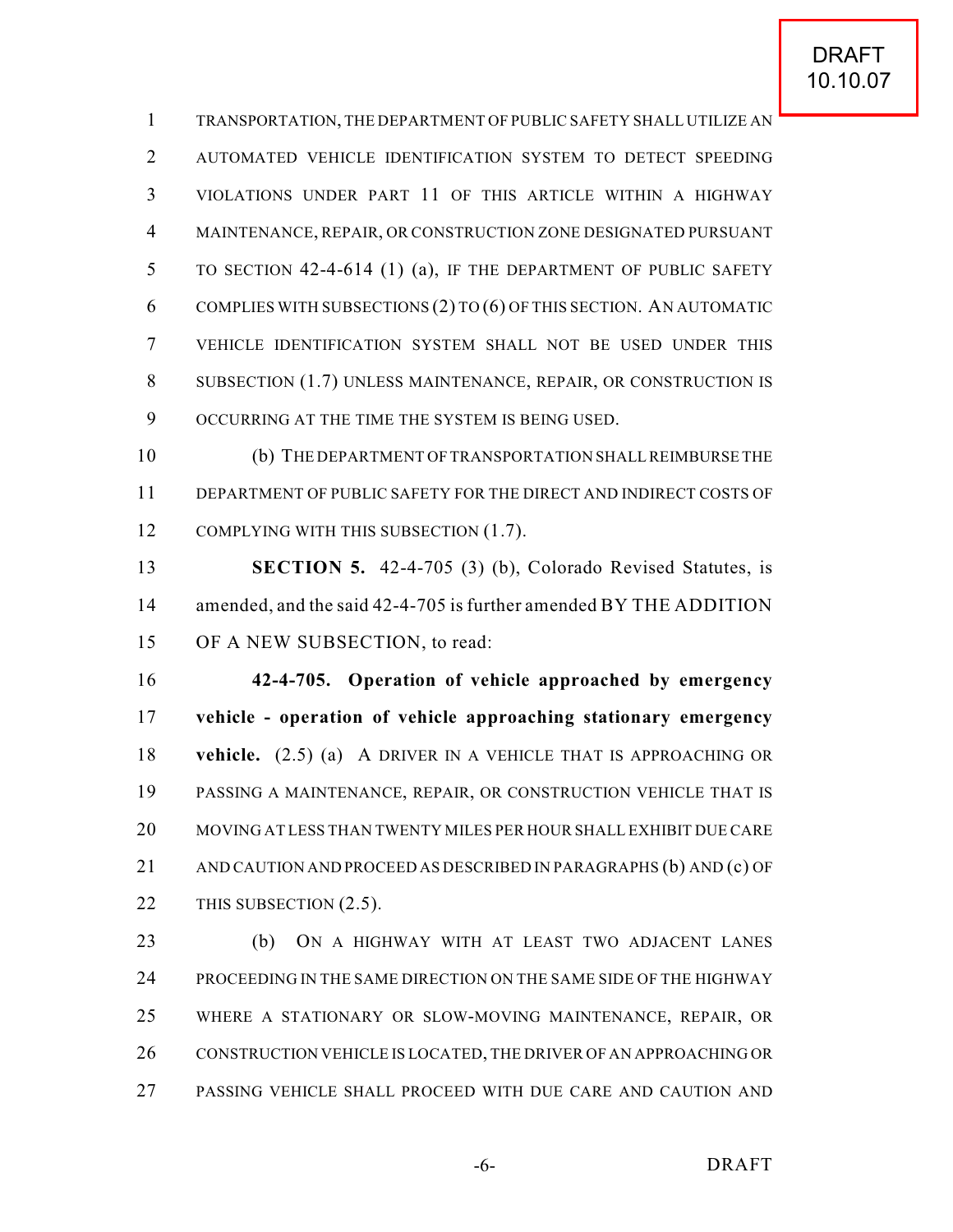YIELD THE RIGHT-OF-WAY BY MOVING INTO A LANE AT LEAST ONE MOVING LANE APART FROM THE VEHICLE, UNLESS DIRECTED OTHERWISE BY A PEACE OFFICER OR OTHER AUTHORIZED EMERGENCY PERSONNEL. IF MOVEMENT TO AN ADJACENT MOVING LANE IS NOT POSSIBLE DUE TO WEATHER, ROAD CONDITIONS, OR THE IMMEDIATE PRESENCE OF VEHICULAR OR PEDESTRIAN TRAFFIC, THE DRIVER OF THE APPROACHING VEHICLE SHALL PROCEED IN THE MANNER DESCRIBED IN PARAGRAPH (c) 8 OF THIS SUBSECTION  $(2.5)$ .

 (c) ON A HIGHWAY THAT DOES NOT HAVE AT LEAST TWO ADJACENT LANES PROCEEDING IN THE SAME DIRECTION ON THE SAME SIDE OF THE HIGHWAY WHERE A STATIONARY OR SLOW-MOVING MAINTENANCE, 12 REPAIR, OR CONSTRUCTION VEHICLE IS LOCATED, OR IF MOVEMENT BY THE DRIVER OF THE APPROACHING VEHICLE INTO AN ADJACENT MOVING LANE, AS DESCRIBED IN PARAGRAPH (b) OF THIS SUBSECTION (2.5), IS NOT POSSIBLE, THE DRIVER OF AN APPROACHING VEHICLE SHALL REDUCE AND MAINTAIN A SAFE SPEED WITH REGARD TO THE LOCATION OF THE STATIONARY OR SLOW-MOVING MAINTENANCE, REPAIR, OR CONSTRUCTION VEHICLE, WEATHER CONDITIONS, ROAD CONDITIONS, AND VEHICULAR OR PEDESTRIAN TRAFFIC, AND SHALL PROCEED WITH DUE CARE AND CAUTION, OR AS DIRECTED BY A PEACE OFFICER OR OTHER AUTHORIZED EMERGENCY PERSONNEL.

22 (3) (b) Any person who violates subsection (2) OR (2.5) of this section commits careless driving as described in section 42-4-1402.

 **SECTION 6. Applicability.** This act shall apply to acts committed on or after the effective date of this act.

**SECTION 7. Safety clause.** The general assembly hereby finds,